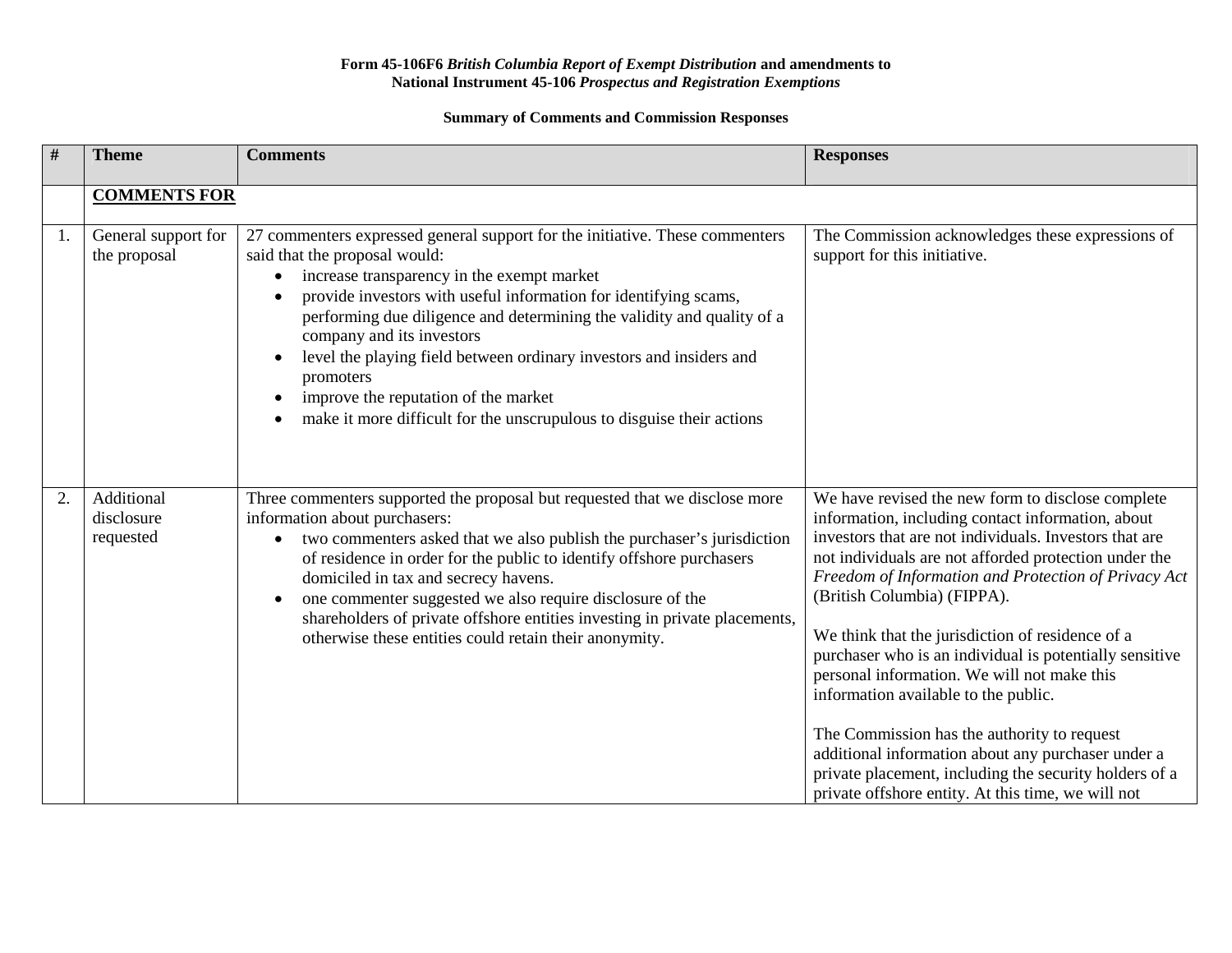| #  | <b>Theme</b>                                                    | <b>Comments</b>                                                                                                                                                                                                                                                                                                                    | <b>Responses</b>                                                                                                                                                                                                                                                                                                                                                                                                                                                                                                                     |
|----|-----------------------------------------------------------------|------------------------------------------------------------------------------------------------------------------------------------------------------------------------------------------------------------------------------------------------------------------------------------------------------------------------------------|--------------------------------------------------------------------------------------------------------------------------------------------------------------------------------------------------------------------------------------------------------------------------------------------------------------------------------------------------------------------------------------------------------------------------------------------------------------------------------------------------------------------------------------|
|    |                                                                 |                                                                                                                                                                                                                                                                                                                                    | require this additional information in every exempt<br>distribution report filed with us. We may request it on<br>a case-by-case basis if circumstances warrant it.                                                                                                                                                                                                                                                                                                                                                                  |
| 3. | Increased<br>disharmony                                         | One commenter supported the proposal but expressed concerns about increased<br>disharmony of securities law across Canada.                                                                                                                                                                                                         | The Commission's mission includes protecting the<br>public interest by fostering a securities market that is<br>fair and warrants public confidence. We believe the<br>need for increased disclosure about the exempt market<br>in British Columbia warrants a local response. It is a<br>strength of the Canadian system that local problems<br>can be locally addressed. If other Canadian<br>jurisdictions experience similar problems as British<br>Columbia, it is open to those jurisdictions to adopt<br>similar initiatives. |
| 4. | Don't make<br>personal<br>information too<br>readily accessible | One commenter supported the proposal but expressed concerns that information<br>may be too accessible and leave investors in jeopardy from criminal elements<br>outside the market. The commenter requested that we take steps to prevent<br>individual purchaser information being too easily accessible through the<br>internet. | We have revised the proposal to protect individual<br>purchaser information better. Individual purchaser<br>information will not be available on our website.<br>Anyone wanting to access information about<br>individual purchasers may do so through the<br>Commission office.                                                                                                                                                                                                                                                     |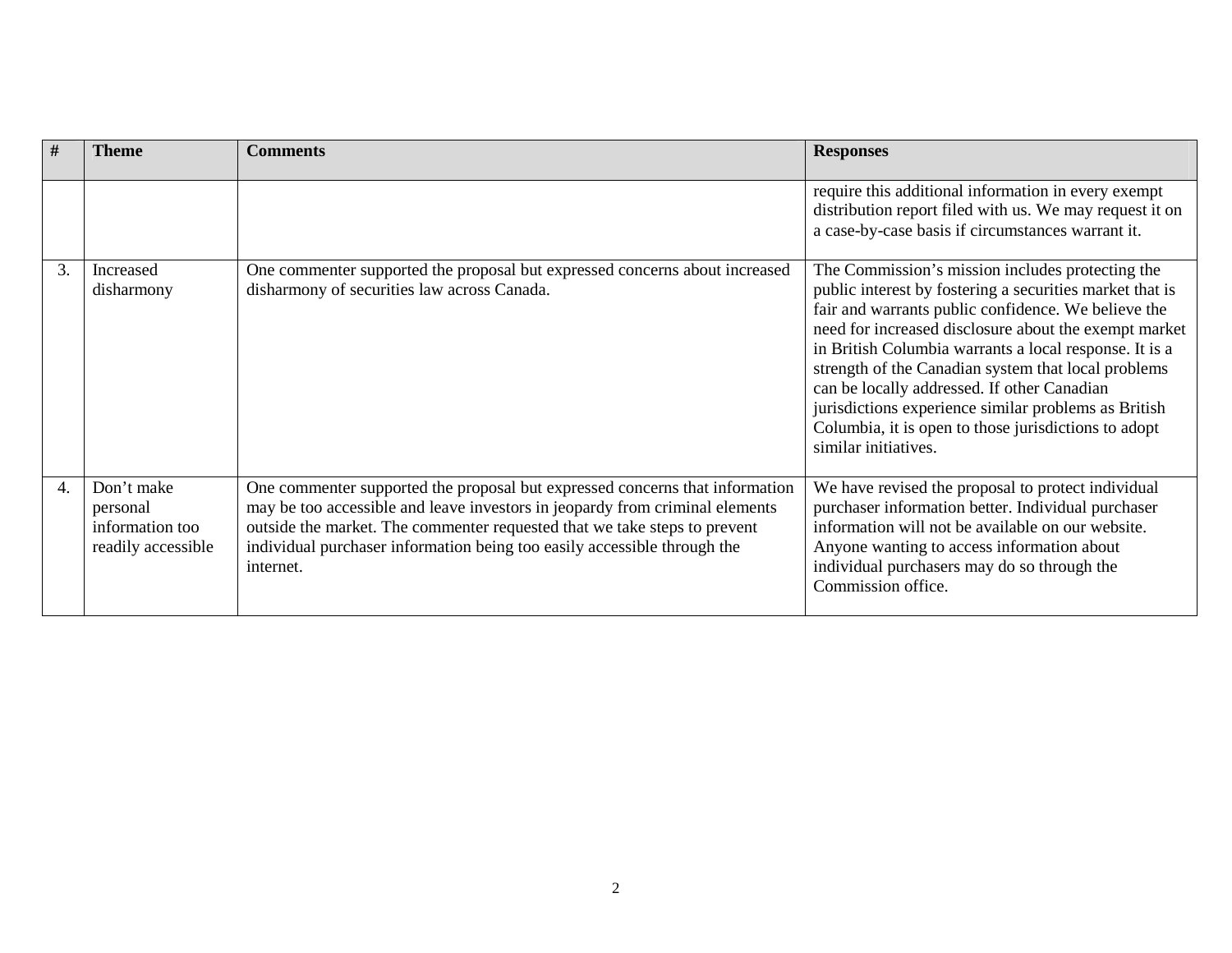| #  | <b>Theme</b>                                                                                            | <b>Comments</b>                                                                                                                                                                                                                                                                                                                                                                                                                                                                                                                                                                                                                                                                                                                                                                                                                                                                                                                                                                                                                                                                                                                                                                                 | <b>Responses</b>                                                                                                                                                                                                                                                                                                                                                                                                                                                                                                                                                                                                                                                                                                                                                                                                                                                                                                                                                                                                                                                                                                          |
|----|---------------------------------------------------------------------------------------------------------|-------------------------------------------------------------------------------------------------------------------------------------------------------------------------------------------------------------------------------------------------------------------------------------------------------------------------------------------------------------------------------------------------------------------------------------------------------------------------------------------------------------------------------------------------------------------------------------------------------------------------------------------------------------------------------------------------------------------------------------------------------------------------------------------------------------------------------------------------------------------------------------------------------------------------------------------------------------------------------------------------------------------------------------------------------------------------------------------------------------------------------------------------------------------------------------------------|---------------------------------------------------------------------------------------------------------------------------------------------------------------------------------------------------------------------------------------------------------------------------------------------------------------------------------------------------------------------------------------------------------------------------------------------------------------------------------------------------------------------------------------------------------------------------------------------------------------------------------------------------------------------------------------------------------------------------------------------------------------------------------------------------------------------------------------------------------------------------------------------------------------------------------------------------------------------------------------------------------------------------------------------------------------------------------------------------------------------------|
|    | <b>COMMENTS AGAINST</b>                                                                                 |                                                                                                                                                                                                                                                                                                                                                                                                                                                                                                                                                                                                                                                                                                                                                                                                                                                                                                                                                                                                                                                                                                                                                                                                 |                                                                                                                                                                                                                                                                                                                                                                                                                                                                                                                                                                                                                                                                                                                                                                                                                                                                                                                                                                                                                                                                                                                           |
| 5. | Opposed to<br>proposal                                                                                  | 11 commenters objected to the proposal for various reasons, set out in detail<br>below. One commenter stated that they do not agree or disagree with the<br>proposal but asked questions and made observations, which have been<br>summarized in the comments against the proposal.                                                                                                                                                                                                                                                                                                                                                                                                                                                                                                                                                                                                                                                                                                                                                                                                                                                                                                             | We appreciate all the comments we received. They<br>greatly assisted us in revising the proposal.                                                                                                                                                                                                                                                                                                                                                                                                                                                                                                                                                                                                                                                                                                                                                                                                                                                                                                                                                                                                                         |
| 6. | Concerns about<br>insufficient<br>protection of<br>personal privacy<br>and impact on<br>capital raising | Eight commenters expressed concerns that personal privacy would not be<br>sufficiently protected under the proposal and that this would negatively impact<br>capital raising and investment opportunities in British Columbia. Their<br>comments included:<br>people are sensitive to privacy, particularly on financial matters<br>institutional investors particularly do not want their investment<br>decisions made public<br>the proposal will negatively impact business between financial advisers<br>and their clients<br>the British Columbia capital raising market would be impaired because<br>$\bullet$<br>investors, concerned about loss of privacy under the proposal, would<br>choose to invest in jurisdictions with greater privacy protections<br>information about investors buying securities in the public market or<br>$\bullet$<br>under a prospectus is not publicly available; transactions in the public<br>and private market should be afforded the same confidentiality<br>has the Commission considered privacy legislation when developing<br>the proposal<br>the Commission should defer the proposal until it can be shown that it<br>won't deter investment | We have amended the proposal to increase the<br>safeguards for personal privacy in the following ways:<br>no information about purchasers who are<br>$\bullet$<br>individuals would be published on our website<br>limited information about individual purchasers<br>would be available to the public through our<br>offices<br>use of the information about individual purchasers<br>would be restricted to personal research about the<br>issuer and not for commercial purposes<br>To test the risk that disclosing individual purchaser<br>information would impair capital raising, we analyzed<br>exempt distribution reports to determine the extent of<br>involvement by high-net worth individuals. We<br>presumed that high-net worth individuals would be<br>most concerned with privacy. We determined that<br>only about 5% of the capital raised from BC<br>individual investors would be at risk if we proceeded<br>with the proposal.<br>In connection with the application of privacy<br>legislation to the proposal, the Securities Act requires<br>that all records filed with the Commission must be |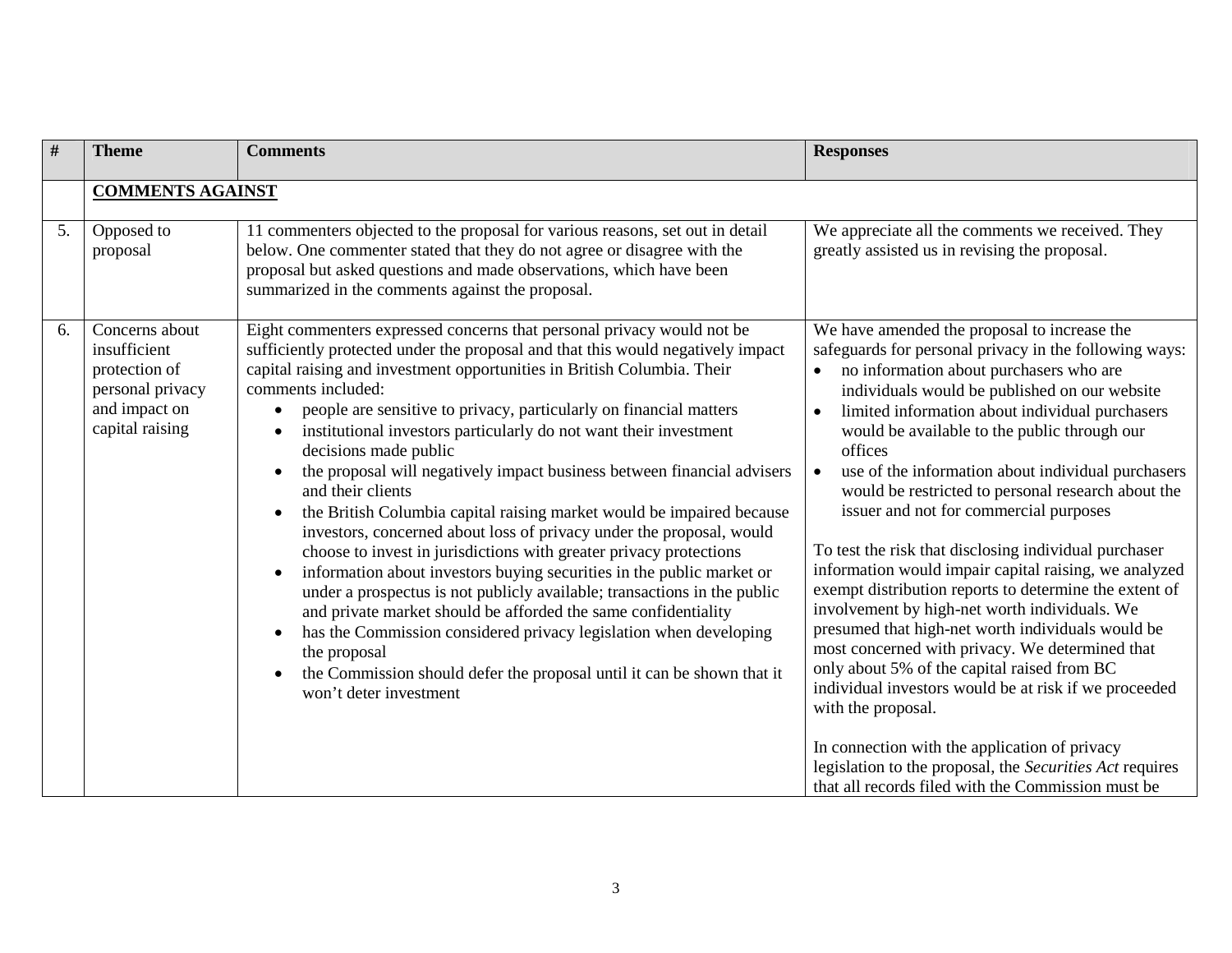| $\#$ | <b>Theme</b>                                                                | <b>Comments</b>                                                                                                                                                                                                                                                                                                                                                                                                                                                                                                                                                                                                                                                                                                                                                 | <b>Responses</b>                                                                                                                                                                                                                                                                                                                                                                                                                                                                                                                                                          |
|------|-----------------------------------------------------------------------------|-----------------------------------------------------------------------------------------------------------------------------------------------------------------------------------------------------------------------------------------------------------------------------------------------------------------------------------------------------------------------------------------------------------------------------------------------------------------------------------------------------------------------------------------------------------------------------------------------------------------------------------------------------------------------------------------------------------------------------------------------------------------|---------------------------------------------------------------------------------------------------------------------------------------------------------------------------------------------------------------------------------------------------------------------------------------------------------------------------------------------------------------------------------------------------------------------------------------------------------------------------------------------------------------------------------------------------------------------------|
|      |                                                                             |                                                                                                                                                                                                                                                                                                                                                                                                                                                                                                                                                                                                                                                                                                                                                                 | available for public inspection during normal business<br>hours. FIPPA allows disclosure of personal<br>information if it is under an enactment of British<br>Columbia that specifically requires its disclosure, such<br>as the Securities Act.                                                                                                                                                                                                                                                                                                                          |
| 7.   | Purchaser<br>information would<br>be used for<br>inappropriate<br>purposes  | Four commenters expressed concerns that purchaser information would be used<br>for inappropriate purposes, such as cold-calling, creating and selling databases<br>of investor names, and promoters using the names of recognized, reputable<br>investors to promote stock. These commenters suggested that the Commission:<br>limit access to personal information to prevent use for inappropriate<br>purposes<br>prohibit misuse of information and cold-calling and prosecute offenders<br>of those prohibitions<br>limit access to the information for inappropriate purposes, as has been<br>done under corporate law<br>only disclose information about purchasers whose investment exceeds a<br>certain size                                            | We have revised the proposal to protect personal<br>information better, as described in more detail above.<br>These additional protections will complement the<br>existing prohibition against cold-calling in section 49<br>of the Securities Act.                                                                                                                                                                                                                                                                                                                       |
| 8.   | Disharmony across<br>Canada and<br>additional work for<br><b>BC</b> issuers | Seven commenters opposed the proposal because it would increase disharmony<br>of securities legislation across Canada to the detriment of BC issuers. They said<br>that BC issuers would be required to spend more time and money complying<br>with the requirement than issuers in other provinces and that this would<br>negatively impact the BC capital markets. One of these commenters suggested<br>the Commission consider excluding multi-jurisdictional reporting issuers until<br>all provinces adopt the proposal.<br>Five commenters questioned the policy reasons for imposing the additional<br>requirements. Two of these commenters stated that there should be clear and<br>tangible benefits to justify the additional costs of the proposal. | The Commission's mission includes protecting the<br>public interest by fostering a securities market that is<br>fair and warrants public confidence. We believe the<br>need for increased disclosure about the exempt market<br>in British Columbia warrants a local response. We are<br>considering changes to our electronic filing system to<br>ease regulatory burden on issuers conducting offerings<br>in multiple jurisdictions.<br>We received significant support for the proposal from<br>investors, who welcomed greater transparency in the<br>exempt market. |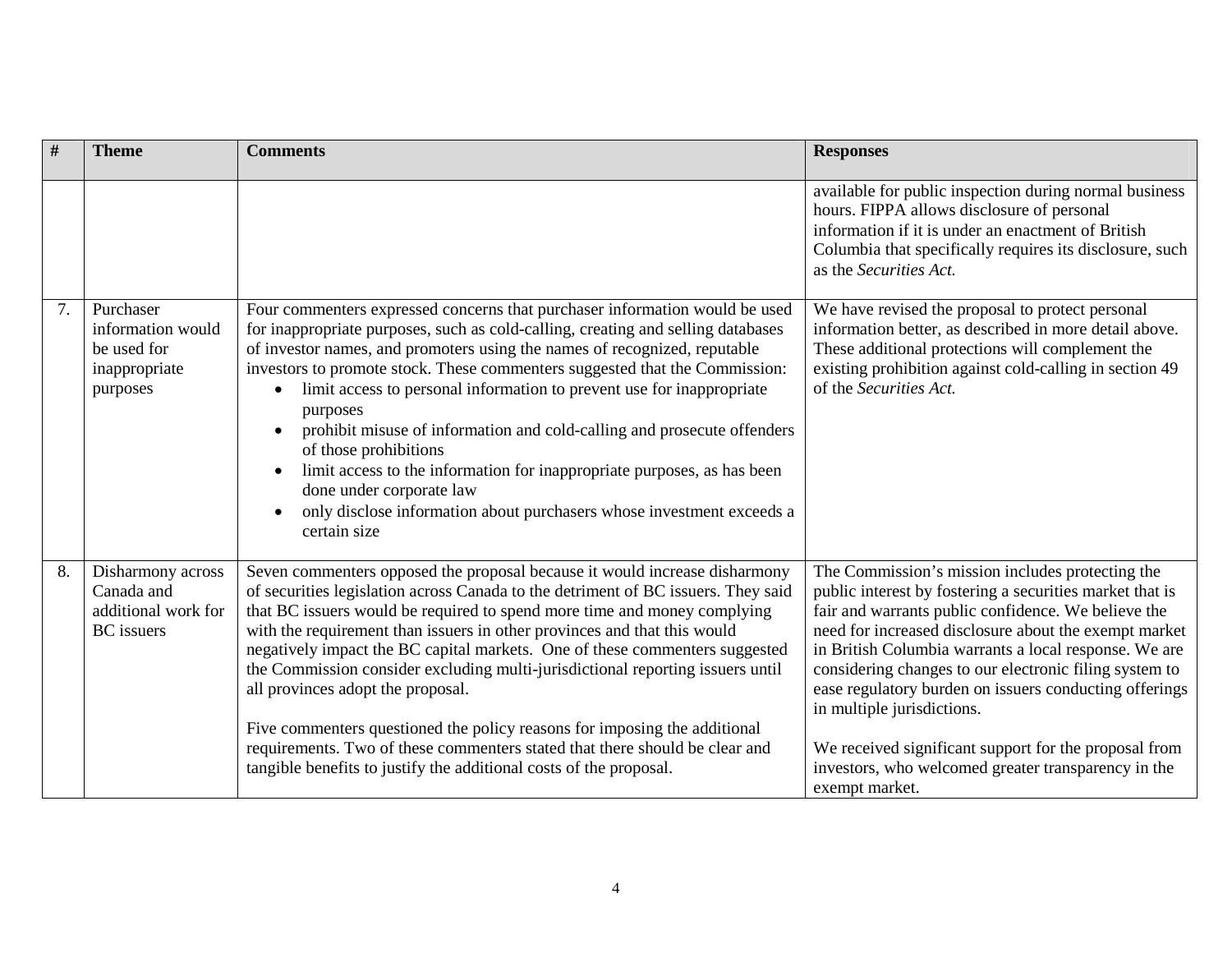| #   | <b>Theme</b>                                            | <b>Comments</b>                                                                                                                                                                                                                                                                                                                                                                                                                                                                                                                                                                                                                                                                                                                                                                                                                                                                                                                                                                                                                                                                                                                                                                                                                   | <b>Responses</b>                                                                                                                                                                                                                                                                                                                                                                                                                                                                                                                                                                                                                                                                                                                                                                                                                                                                  |
|-----|---------------------------------------------------------|-----------------------------------------------------------------------------------------------------------------------------------------------------------------------------------------------------------------------------------------------------------------------------------------------------------------------------------------------------------------------------------------------------------------------------------------------------------------------------------------------------------------------------------------------------------------------------------------------------------------------------------------------------------------------------------------------------------------------------------------------------------------------------------------------------------------------------------------------------------------------------------------------------------------------------------------------------------------------------------------------------------------------------------------------------------------------------------------------------------------------------------------------------------------------------------------------------------------------------------|-----------------------------------------------------------------------------------------------------------------------------------------------------------------------------------------------------------------------------------------------------------------------------------------------------------------------------------------------------------------------------------------------------------------------------------------------------------------------------------------------------------------------------------------------------------------------------------------------------------------------------------------------------------------------------------------------------------------------------------------------------------------------------------------------------------------------------------------------------------------------------------|
| 9.  | Additional<br>information would<br>not assist investors | Eight commenters questioned the usefulness of this information for investors<br>for the following reasons:<br>exempt distribution reports are required to be filed 10 days after the<br>distribution – given this timing, it is not clear how this information after<br>the fact would assist investors in making an informed investment<br>decision<br>the investment decisions of an insider or registrant does not help to<br>determine suitability of an investment for someone else<br>the Commission has determined that accredited investors and investors<br>of \$150,000 or more do not need prospectus disclosure in order to<br>invest in the exempt market $-$ why is this information necessary for<br>these types of investors?<br>why would the purchase of an immaterial portion of a private<br>$\bullet$<br>placement by a non-registrant, non-insider be newsworthy?<br>if the Commission believes investors need certain information in order<br>to make informed investment decisions, then the exemptions<br>themselves should be revised<br>the Commission already receives this information; if there are concerns<br>$\bullet$<br>about particular investments, Commission staff can investigate further | We received significant support for this proposal from<br>investors. Potential investors would be able to obtain<br>information about insiders, promoters and current<br>shareholders from previous exempt distribution<br>reports.<br>Since this information is already provided by issuers<br>when complying with reports, it seems logical to<br>provide the information to investors for purposes of<br>doing their own due diligence, something our<br>InvestRight program actively encourages.<br>The additional disclosure required in the form would<br>facilitate the Commission's compliance and<br>investigation teams in more quickly identifying<br>fraudulent activities. It would also assist potential<br>investors in identifying the principals of non-reporting<br>issuers and the degree to which those principals are<br>themselves invested in the company. |
| 10. | Comments on form<br>requirements                        | Three commenters cited specific problems with the additional requirements in<br>the new form:<br>issuers may not be able to easily access information to fulfill the<br>additional disclosure requirements about purchasers, insiders and<br>promoters<br>the person signing the form may be liable for misrepresentation                                                                                                                                                                                                                                                                                                                                                                                                                                                                                                                                                                                                                                                                                                                                                                                                                                                                                                         | We expect issuers raising capital to obtain certain<br>information from prospective purchasers in order to<br>determine the availability of the capital raising<br>exemptions. Only non-reporting issuers are required to<br>provide additional information about insiders and<br>promoters. We do not expect that obtaining this<br>information would be difficult for non-reporting<br>issuers, who have to maintain shareholder registries<br>and often have restrictions on the transfer of their<br>securities under corporate legislation.                                                                                                                                                                                                                                                                                                                                  |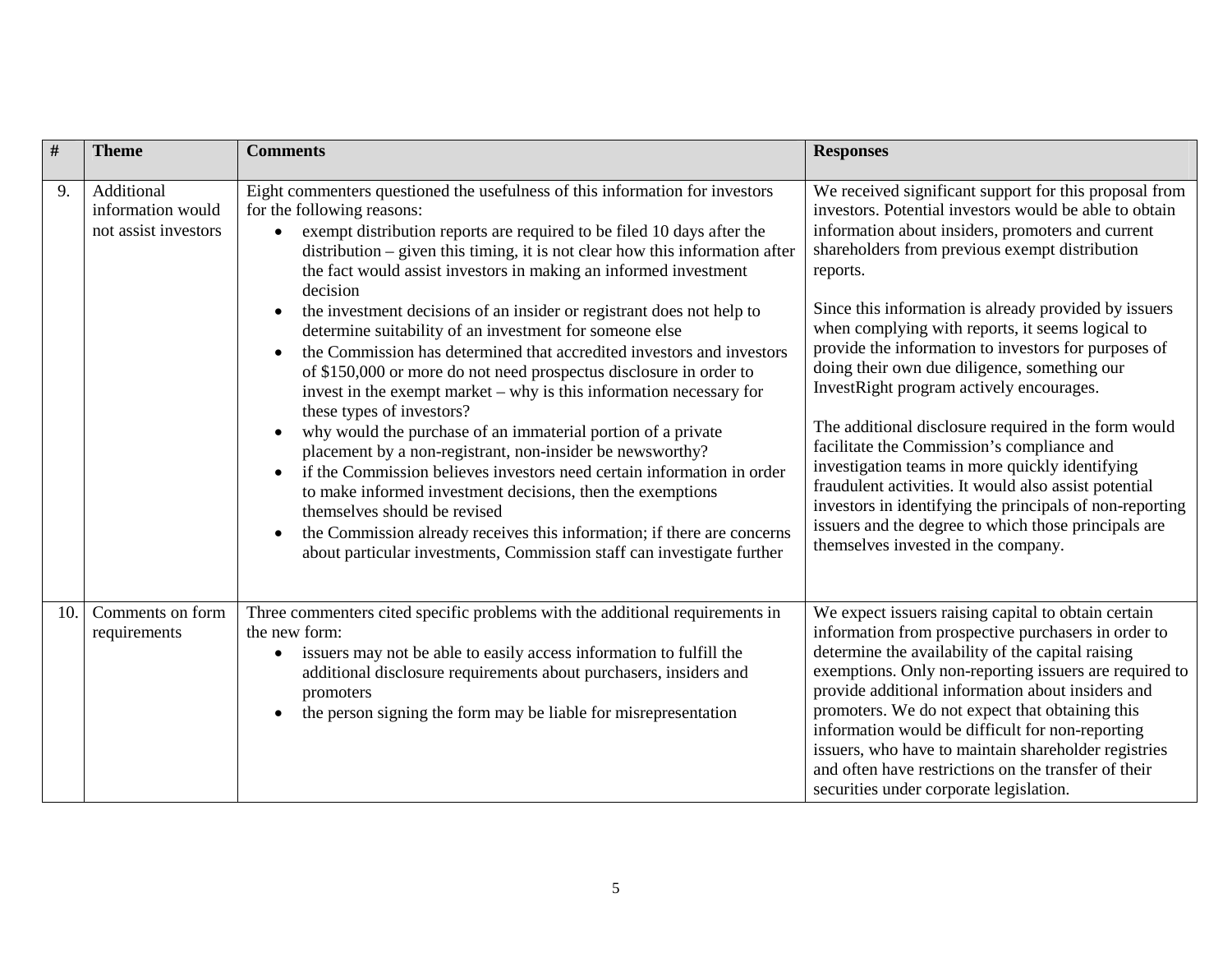| #  | <b>Theme</b>                               | <b>Comments</b>                                                                                                                                                                                                                                                                                                                                                                                                                                                                                                    | <b>Responses</b>                                                                                                                                                                                                                                                                                                                                                                                                                                                                                                                                                                                                                                                               |
|----|--------------------------------------------|--------------------------------------------------------------------------------------------------------------------------------------------------------------------------------------------------------------------------------------------------------------------------------------------------------------------------------------------------------------------------------------------------------------------------------------------------------------------------------------------------------------------|--------------------------------------------------------------------------------------------------------------------------------------------------------------------------------------------------------------------------------------------------------------------------------------------------------------------------------------------------------------------------------------------------------------------------------------------------------------------------------------------------------------------------------------------------------------------------------------------------------------------------------------------------------------------------------|
|    |                                            | One commenter asked why under the new form only requires non-BC issuers to<br>give information about BC investors rather than about all their investors? The<br>commenter said this places BC issuers at a disadvantage and appears to<br>discriminate against BC issuers.                                                                                                                                                                                                                                         | The person signing the form is doing so on behalf of<br>the issuer; the issuer may have liability for any<br>misrepresentation in the report.<br>The Commission's jurisdiction is limited to trading of<br>securities within British Columbia. A distribution by a<br>non-BC issuer to a non-BC resident is not a<br>distribution in British Columbia.                                                                                                                                                                                                                                                                                                                         |
| 11 | Additional<br>disclosure is<br>duplicative | Two commenters said that the additional disclosure requirements are<br>duplicative. The TSX Venture Exchange already gets and publishes information<br>about purchasers under private placements that are insiders of the issuer or<br>registrants. Corporate legislation makes shareholder information available<br>through shareholder lists. One commenter suggested that the Commission<br>should lower the thresholds for insider reporting if the current regime is not<br>providing sufficient information. | The Commission recognizes that there may be other<br>sources for some of this information. However, those<br>sources may be limited and may not cover all issuers<br>using the exempt market to raise capital in British<br>Columbia. For example, the TSX Venture Exchange<br>only provides information about registrants and<br>insiders of issuers listed on it and BC corporate<br>legislation does not address limited partnerships or<br>issuers incorporated in other jurisdictions.<br>The additional disclosure required in the form would<br>facilitate the Commission's compliance and<br>investigation teams in more quickly identifying<br>fraudulent activities. |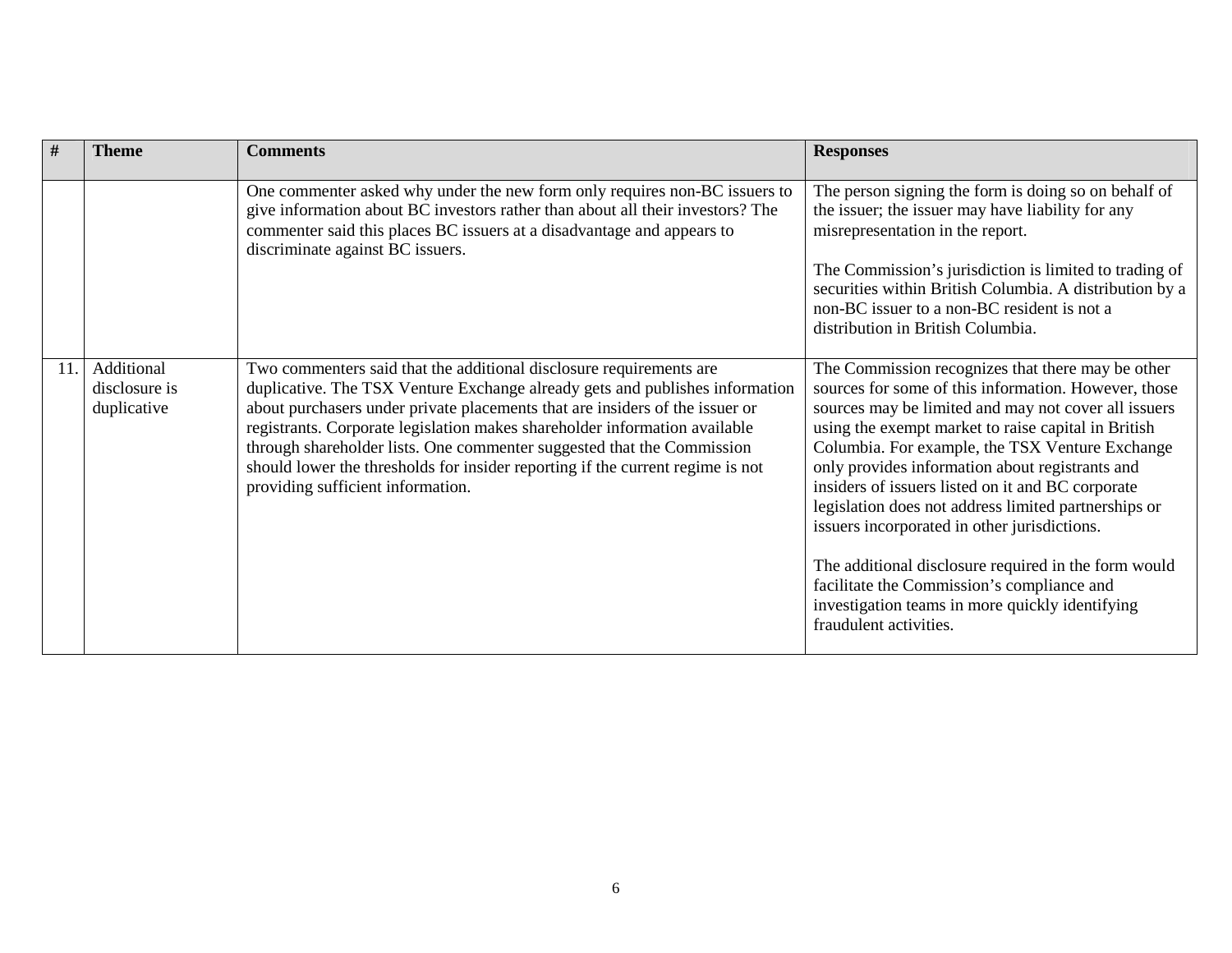| $\#$ | <b>Theme</b>                                                              | <b>Comments</b>                                                                                                                                                                                                                                                                                                                                                                                                                                                                                                                                                                  | <b>Responses</b>                                                                                                                                                                                                                                                                                                                                                                                             |
|------|---------------------------------------------------------------------------|----------------------------------------------------------------------------------------------------------------------------------------------------------------------------------------------------------------------------------------------------------------------------------------------------------------------------------------------------------------------------------------------------------------------------------------------------------------------------------------------------------------------------------------------------------------------------------|--------------------------------------------------------------------------------------------------------------------------------------------------------------------------------------------------------------------------------------------------------------------------------------------------------------------------------------------------------------------------------------------------------------|
| 12.  | Increased<br>disclosure about<br>insiders and<br>promoters                | Two of the commenters who generally opposed to the proposal expressed<br>support for increased disclosure about insiders and promoters of the issuer and<br>registrants. These commenters thought that these parties, by virtue of their<br>positions, have agreed to have their transactions scrutinized and made public.<br>One commenter opposed to the proposal specifically objected to the increased<br>disclosure about insiders and promoters because this would drive non-reporting<br>issuers away from British Columbia.                                              | In our view, information about investments made by<br>insiders and promoters of issuers and registrants<br>should be publicly available. This is useful<br>information for potential investors, as evidenced by<br>the support for the proposal. This additional disclosure<br>would facilitate the Commission's compliance and<br>investigation teams in more quickly identifying<br>fraudulent activities. |
| 13.1 | Impact on<br>investment funds                                             | Three commenters submitted that the proposal should not apply to investment<br>funds because they operate differently than other issuers and that this<br>information would not be useful to investors in investment funds. Their<br>concerns included:<br>additional information about insiders of a fund manager is irrelevant to<br>$\bullet$<br>investors in funds, which are redeemable on demand rather than traded<br>on the marketplace<br>the proposal would diminish the privacy policies of advisers and<br>negatively impact the trust and confidence of clients     | We have revised the proposal to exempt investment<br>funds that are managed by registered investment fund<br>managers from the requirement to provide information<br>about their investors, insiders or promoters. We have<br>not seen problems in the exempt market involving this<br>category of issuer.                                                                                                   |
|      |                                                                           | <b>COMMENTS UNRELATED TO PROPOSAL</b>                                                                                                                                                                                                                                                                                                                                                                                                                                                                                                                                            |                                                                                                                                                                                                                                                                                                                                                                                                              |
| 14.  | Suggestions for<br>additional<br>requirements for<br>insiders and issuers | Two commenters who supported the proposal suggested additional<br>requirements to better control the exempt market:<br>require securities held by insiders to be subject to a six month hold<br>$\bullet$<br>period<br>require issuers to file news releases confirming the holdings of insider<br>$\bullet$<br>after consideration has been received<br>prohibit issuers from issuing share certificates until after the expiry of<br>any legends or hold periods in order to curtail short-selling<br>require issuers to disclose their outstanding securities more accurately | We thank the commenters for their suggestions.                                                                                                                                                                                                                                                                                                                                                               |